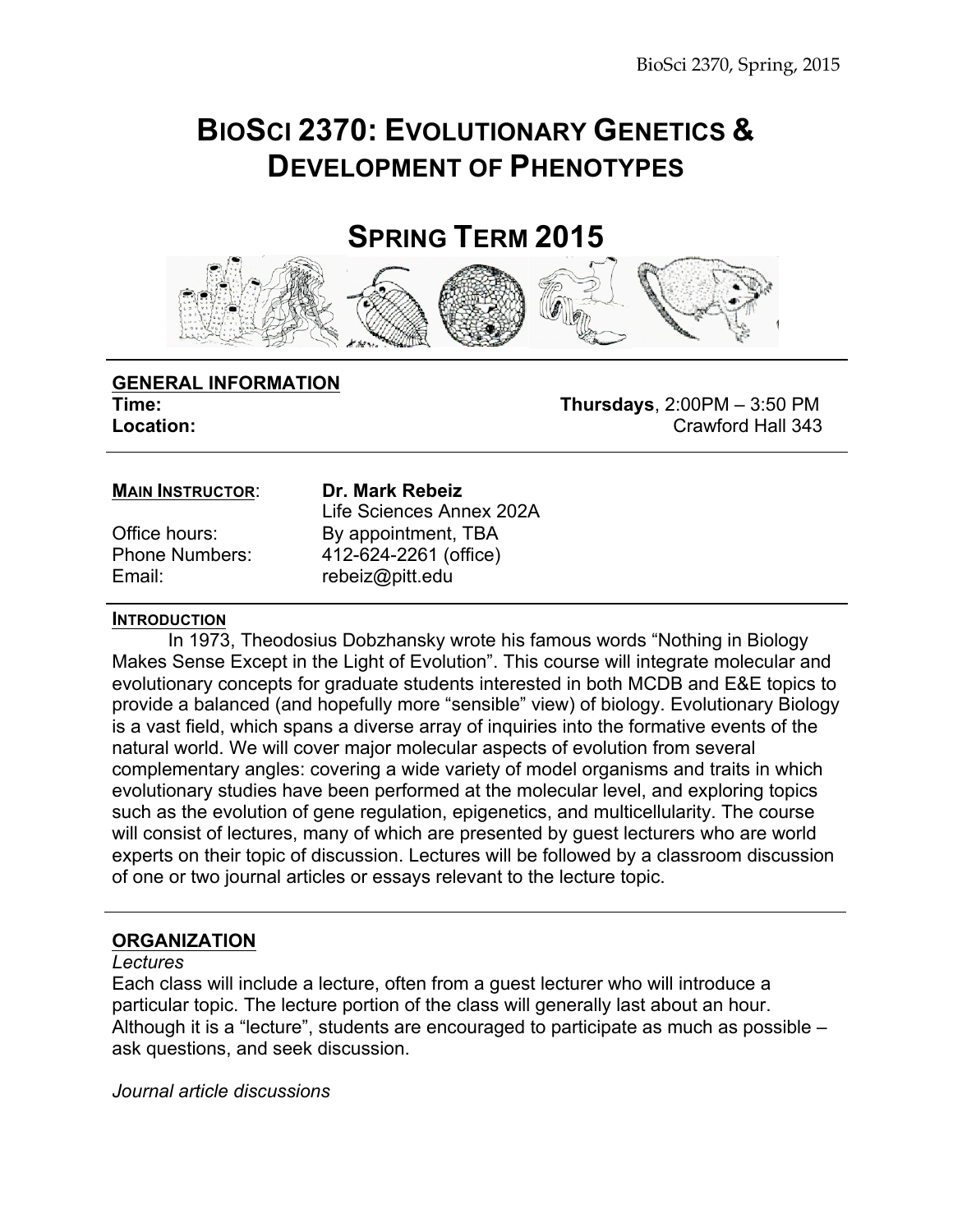The second half of class will be used to discuss journal articles pre-selected by the lecturer regarding the topic of the day. This will include a combination of historically important papers and essays, as well as current research articles. Students are expected to read each assigned paper thoroughly, and be prepared to discuss any aspect of the paper as we evaluate its contents.

#### *Class activities*

In at least one case (Lecture #2 by Dr. Sam Donovan), the second half of class will involve a hands-on workshop. Dr. Donovan will instruct the class on how to build and interpret phylogenetic trees. **Make sure to bring your computer to this lecture.**

#### *Proposals*

For **two** of the **current** research papers (i.e. published within the last 5 years) discussed in class, students will write a 3-page proposal of experiments to advance the study (single spaced, 12 point font, 1 inch margins). Due dates are listed in the schedule on the last page. This is a chance to **think creatively** about a topic covered in class and discussions, and to devise and propose a **novel research strategy**. Proposals should contain an introductory paragraph that briefly describes the background literature, and lays out the motivation for the proposed research. This should be followed by 1 or 2 aims, and a concluding paragraph. The three page limit is intended to keep the focus of your proposal succinct (Remember that a picture paints a thousand words….use figures to explain complex ideas). References may be included on a fourth page.

#### *Proposal rewrites*

A critical step in technical writing is to improve one's written presentation to be more clear or persuasive by implementing feedback. I will make detailed comments on your proposals alongside your grade. To maximize the benefit of these comments, you will have the chance to rewrite your proposal based on my input for an improved grade. Due dates for re-writes are given in the class schedule on the last page of this syllabus.

#### **GRADES**

The total points possible in this class are distributed as follows:

| Attendance        | <b>20%</b> |
|-------------------|------------|
| Participation     | 40%        |
| Research Proposal | 40%        |

#### **ATTENDANCE**

Attendance is mandatory for all sessions. Your grade for the day missed will be zero. All absences must be excused directly by the instructors prior to the class meeting. Email is the best method. All absences must be justified, and we reserve the right to require documentation.

#### **OFFICE HOURS**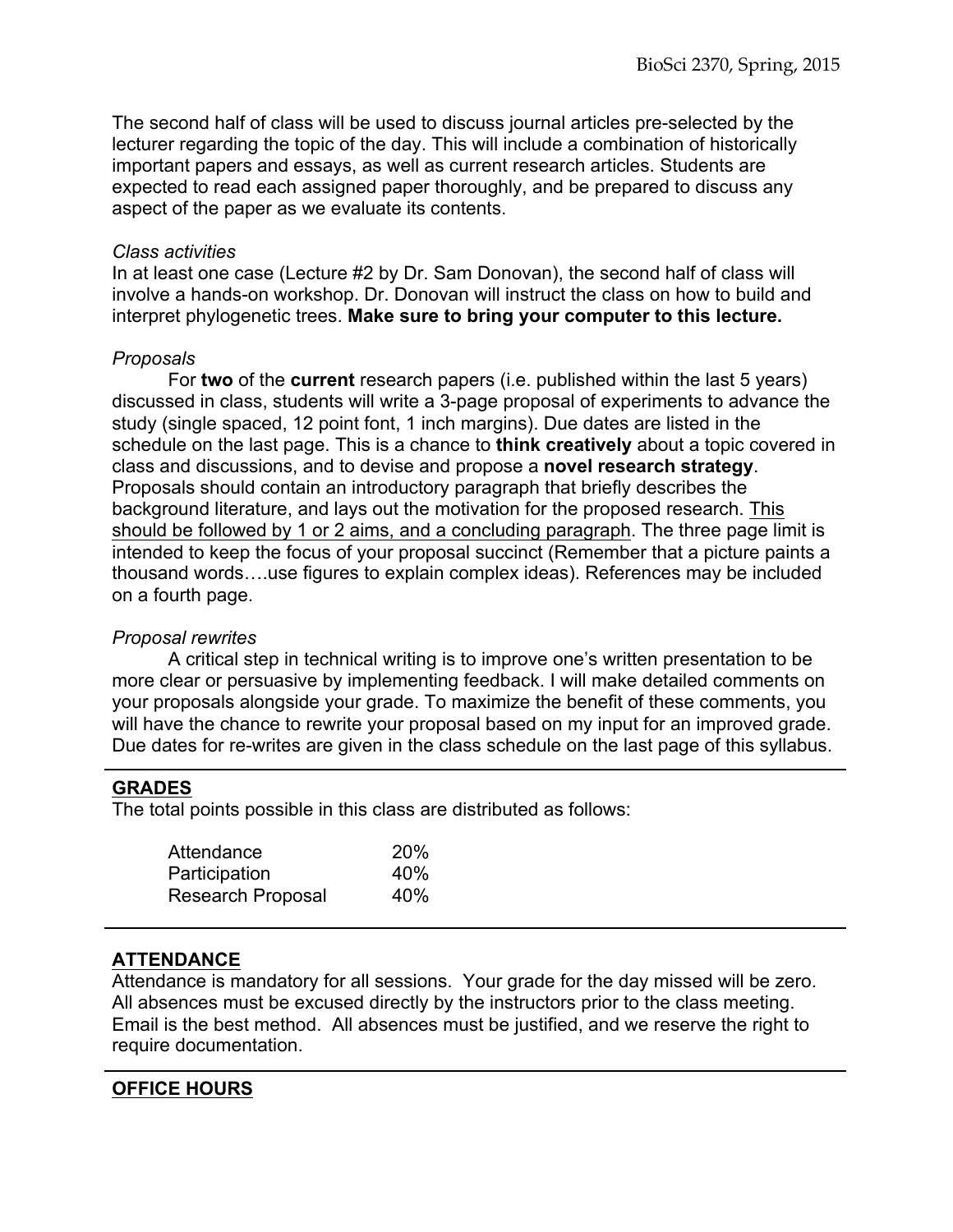We will normally have time during class to deal with most of the issues that will come up. However, meetings can be scheduled at other times. E-mail me to arrange a meeting time.

#### **RECOMMENDED TEXT**

There is no textbook for the course. We will be evaluating articles from the primary literature, almost all of which are available online through institutional access. For more difficult-to-find articles, PDFs will be provided through CourseWeb.

#### **DISABILITIES**

If you have a disability for which you are or may be requesting an accommodation, you are encouraged to contact both your instructor and Disability Resources and Services, 216 William Pitt Union, [412-648- 7890/412-383-7355(TTY)] as early as possible in the term. DRS will verify your disability and determine reasonable accommodations for this course.